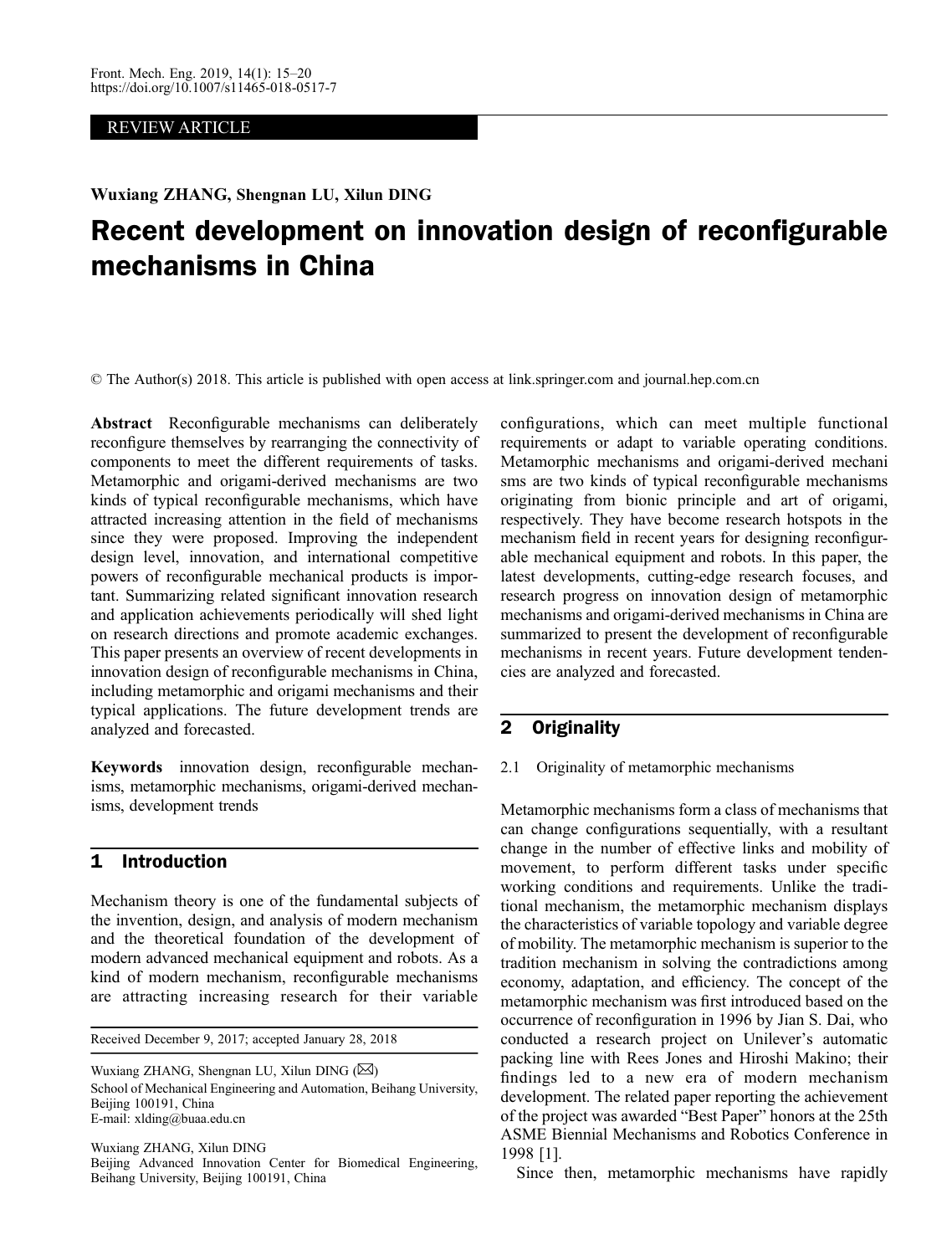received extensive attention in the field of mechanisms from more than 30 universities and academies due to their reconfigurability and utilization of the biological evolution principle. Research on metamorphic mechanisms has resulted in great improvements in the fundamentals, analytical approaches, and structure synthesis methods [\[2](#page-4-0)]. At the same time, a large number of applications have been developed, such as metamorphic hands [\[3,4\]](#page-4-0), operating metamorphic mechanism for a spacecraft hatch [\[5\]](#page-4-0), metamorphic parallel mechanism platform with redundant drives [[6](#page-4-0)], and broken strand reposition metamorphic mechanism for extra-high-voltage power transmission lines [\[7](#page-4-0)].

#### 2.2 Originality of origami mechanisms

Origami is an ancient oriental art but also an emerged frontier subject that fuses several basic disciplines such as mathematics, mechanisms, mechanics, and materials. The diversified modern mechanisms derived from origami can be transformed between a compact configuration (planar) and a 3D structure with a certain functional shape through folding and unfolding. Therefore, the origami-derived mechanism can be expanded to the working state and folded to facilitate storage and transportation. This feature reveals the great potential of origami in daily life, medical treatment, military, aerospace engineering, architecture, and other fields. It has also resulted in increasing attention of academic and engineering experts.

The applications of different scales of derivative mechanisms will also change accordingly. Small-scale origami-derived mechanisms are mainly used in biomedical devices and micro-robot systems [[8,9\]](#page-4-0); medium-sized origami-derived mechanisms have been adopted in flexible mechanisms, actuators, and teaching aids [[10](#page-4-0),[11](#page-4-0)]; and large-scale origami-derived mechanisms are widely used in the fields of aerospace and architecture [\[12,13\]](#page-4-0). With the development of social economy, origami and its derivative mechanisms display broad application prospects. The design, analysis, and optimization of origami have received increasing concern by the academic community, and origami has gradually developed into a novel crossdisciplinary subject.

## 3 Development of innovation design

3.1 Innovation design and application development of metamorphic mechanisms

Innovation design provides distinct potential mechanisms to designers in any given category. Metamorphic mechanisms have difficulty in directly referring to the design theories of traditional mechanisms due to their multiple configurations, which restrict the developments of metamorphic mechanisms from topological representation and

analysis to innovative design and widespread application. This difficulty has motivated many researchers to propose various structural analysis methods.

Liu [\[14\]](#page-4-0) classified the mechanisms as close chains, open chains, and variable chains. Variable chains have the characteristics of multiple topology and degree of freedom. On the basis of the representation of variable kinematic joints, graphs, and finite state machine, he proposed a methodology for the configuration synthesis of mechanisms with variable chains. Furthermore, Yan and Kang [[15](#page-4-0)] expressed the topology states of variable kinematic joints symbolically as joint sequences, graphically as digraphs, and mathematically as matrices, thereby providing a logical foundation for the systematic structural synthesis regarding the kinematic joints and mechanisms with variable topologies. They further proposed a design methodology subject to topological constraints, coordinate sequence of motion characteristics, and mobility criterion. In addition, a method for designing new metamorphic mechanisms was proposed using variable kinematic pairs to replace traditional common kinematic pairs [[16](#page-4-0),[17](#page-4-0)].

Recognizing that the concept of metamorphic mechanisms was based on the biological evolution principle, Zhang et al. [[18](#page-4-0),[19](#page-4-0)] proposed the metamorphic elements and metamorphic evolutionary techniques for the first time. Beginning with the analysis of the working characteristics and the topology change in metamorphic mechanisms, the genetic configuration model for metamorphic mechanisms was established by integrating the structural composition principle with topological configuration decomposition. The configuration synthesis methodology based on the biological concept was subsequently proposed with a procedure for evolutionary synthesis. Wang and Dai [[20](#page-4-0)] established a mathematical model of a metamorphic equation, which indicates the relationship among a workstage matrix, an origin metamorphic matrix, and a variational metamorphic matrix. The type of synthesis of metamorphic mechanism can be converted to solve the group of metamorphic equations, which leads to the formation of all work-stage matrices, the origin metamorphic matrix, and variational metamorphic matrices. Zhang et al. [[21](#page-4-0)] analyzed the constraint variation in the metamorphic mechanism on the basis of the unified description of the generalized constraints in the design process of the mechanism. Configuration transformation of the metamorphic mechanisms and the design principle of metamorphic kinematic pairs were later achieved. A configuration synthesis methodology of metamorphic mechanisms was proposed. The essence of this method is to realize variation and coupling of the mechanism of the adjacent configuration by applying metamorphic kinematic pairs based on the functions, constraints, and sequence of the configurations. Li and Dai [\[22](#page-4-0)] presented a new type of modularized structural theory and formation method of multi-mobility metamorphic mechanisms. They analyzed the formation of planar metamorphic mechanisms based on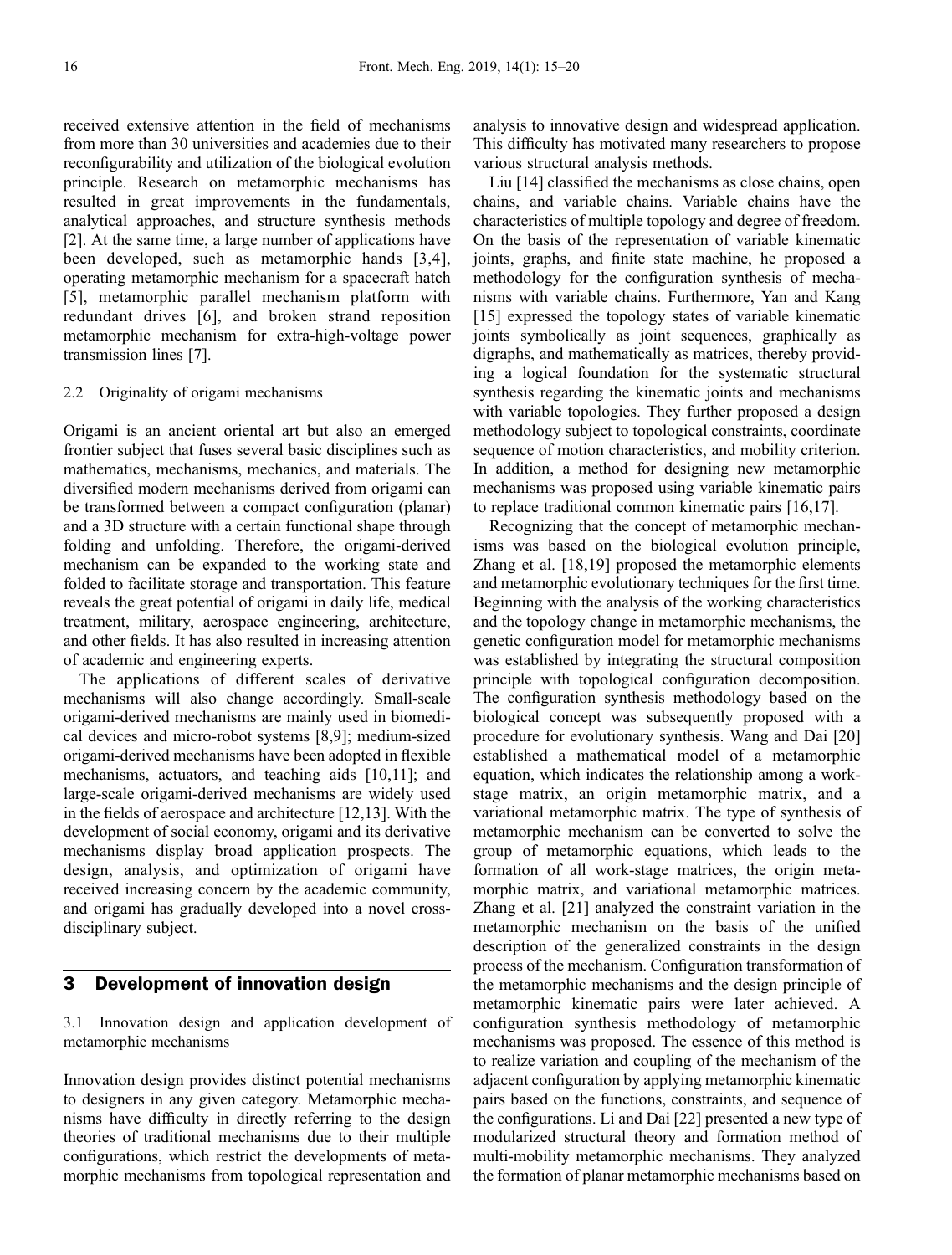the developed augmented Assur group by applying the structural forming rules of general planar mechanisms formed by the Assur group. The degenerated equivalent Assur group in the metamorphic process and the corresponding kinematic characteristics were investigated and discussed to provide references for the synthesis of metamorphic mechanisms.

Metamorphic mechanisms have been widely used for innovative designs, especially in robotics. Dai et al. [[3,4\]](#page-4-0) developed innovative forms of a multi-fingered dexterous hand with variable structure and degree of mobility. Compared with a traditional robot hand, the palm of the proposed hand is moveable and reconfigurable, thereby enhancing the dexterity and range of applications of the hand. The hand has been successfully used for deboning and muscle extraction, paper-and-board packaging in the food industry, and grasping of flexible objects [[23](#page-4-0),[24](#page-4-0)]. Ding and Xu [[25](#page-4-0)] developed a novel metamorphic hybrid wheel-legged rover that possesses the advantages of the two manners of locomotion of walking in four-leg mode and moving in wheeled-vehicle mode. The width of the body of the novel rover can be altered due to its special body mechanism, and the rover has high capability to adapt to complex terrain. Dai and Sun [[26](#page-4-0)] also studied the discontinuous-constraint metamorphic mechanism for a gecko-like robot and analyzed its kinematic and dynamic features.

3.2 Innovation design and application development of origami-derived mechanisms

In the late 19th century, the first international origami conference was held in Paris, which created a precedent on the theoretical study of origami. Since then, studies on the design of origami and its derivatives have rapidly developed. In this field, artists have created abundant origami-based structures. Mathematicians are devoted to the mapping algorithm between the 2D crease distribution and the 3D origami configuration. Engineers apply origami-derived mechanisms to practical applications, such as geometric architecture, reconfigurable robot, and biomedical devices. Internationally, National Aeronautics and Space Administration, European Space Agency, Institute of Space and Aeronautical Science, National Space Development Agency, Harvard University, Massachusetts Institute of Technology, Oxford University, Cambridge University, and Tokyo University have engaged in the related research on origami-derived mechanisms. Several research results show that origami and its derived mechanisms have great potential applications on largespace deployable and foldable structures and reconfigurable robots.

The study of origami-derived mechanism in China is still at the initial stage. Research on the theoretical study of origami is limited. The classification and terminology of origami are not yet summarized and unified. However, in

recent years, several researchers have made some breakthroughs in the research fields of origami design, which have occupied a certain position in the field of basic theoretical research of origami and its derived mecha nisms.

Several researchers in China and abroad have carried out extensive work on the mapping between the 2D crease distribution with consideration of geometric constraints and the shape of 3D origami models. A variety of crease patterns were proposed. The current study on design mainly focus on creasing design with or without considering panel thickness, crease distribution and folded shape mapping, and a combination of various types of creases.

Chen et al. [[27](#page-4-0)] developed a comprehensive kinematic model for rigid origami of thick panels by identifying a spatial linkage model that is kinematically equivalent to the rigid origami of a zero-thickness sheet. In the model, the thick-panel counterparts to four-, five-, and six-crease vertex origami patterns are overconstrained spatial linkages. The synthesis can be used for origami patterns consisting of a mixture of vertices with various creases. The approach, which is effective for typical origami, can be readily applied to fold real engineering structures [\[27\]](#page-4-0). The same team also analyzed the design of origamiderived mechanisms, which can transfer multiple movement stages [[28](#page-5-0)]. Wang et al. [\[29\]](#page-5-0) proposed a crease plane design method to obtain a generalized Miura origami crease unit that can fit a specified surface, which can combine one or two types of crease lines in a reproducible process. Folding produces various types of cylindrical structures.

Cai et al. [\[30,31\]](#page-5-0) employed the theory of spherical trigonometry to analyze Miura origami with variable angle and variable length, and they discussed the variation in parameters during the moving process from the perspective of geometric relations. They also established a new method to study the rigid foldability of multi-vertex cylindrical origami patterns. The rigid foldability can then be obtained by analyzing the folding angles via the quaternion rotation sequence method for multi-vertex crease origami and calculating the coordinates of all vertices through the dual quaternion method. Chen and Feng [[32](#page-5-0)] presented a numerical analysis and finite element simulation on the folding behavior of deployable origami mechanisms and then established the equivalent pin-jointed structure with the redundant constraint equation. A nonlinear iterative algorithm was formulated to predict the folding behavior. Xu et al. [\[33\]](#page-5-0) developed a parametric model method and simulated the deployment mechanism of inflatable antenna structures. The penalty function method was used to discriminate interference during the process of deploying and folding. The deploying process of three different kinds of folding mechanisms was analyzed, and the software for simulating the deploying movement was developed. Qiu et al. [[34](#page-5-0)] addressed the folding behavior of origamiderived mechanisms by considering the geometric design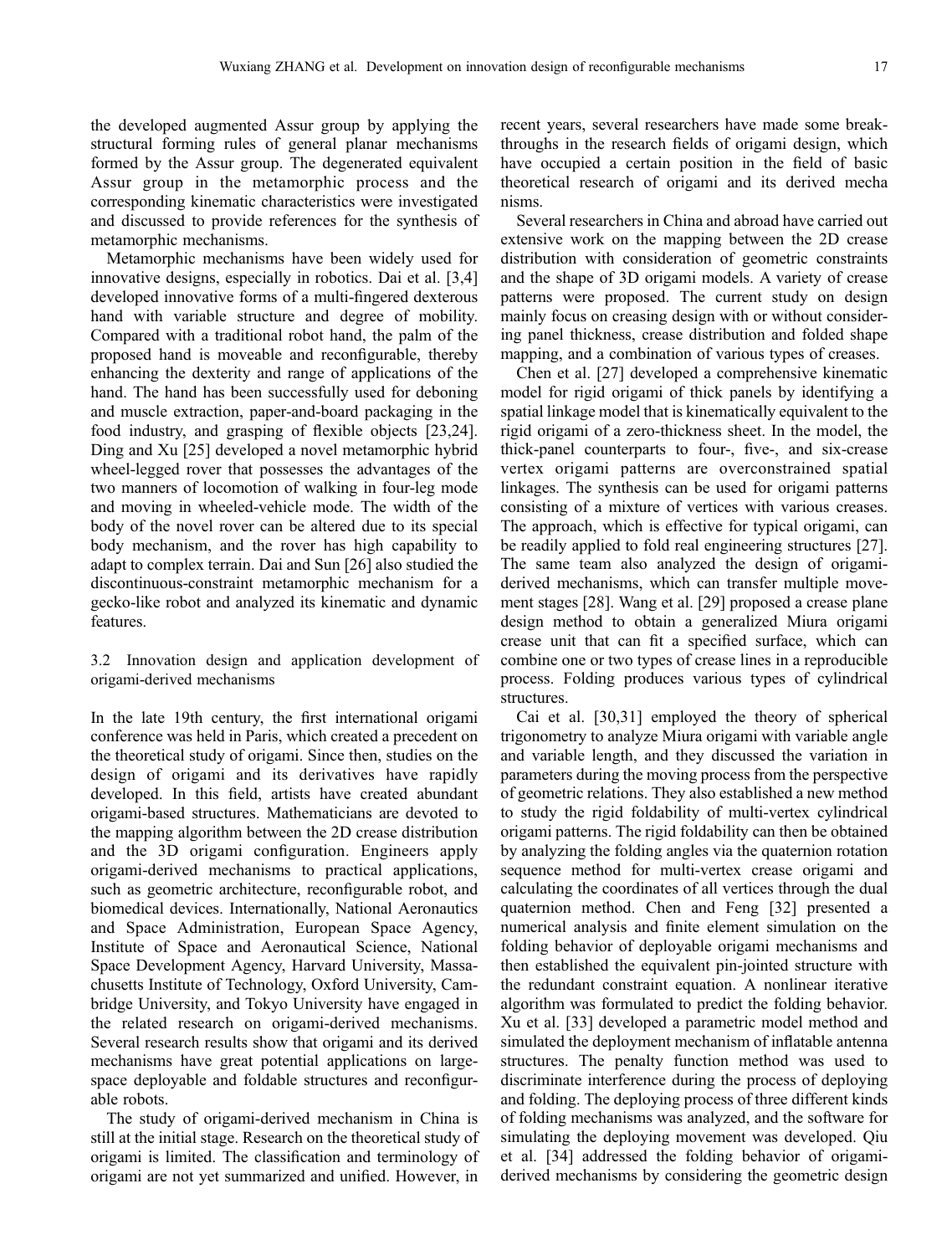and material property, and they developed mathematical models to predict the folding moment and folding stiffness of origami cartons. Lu et al. [\[35,36\]](#page-5-0) constructed a kirigamiderived deployable network by linking type III Bricard linkages, which can be reconfigured in multiple ways.

An et al. [[37](#page-5-0)] described a physics-based finite element simulation scheme to predict programmable self-folding of temperature-sensitive hydrogel tri-layers. Patterning creases are highlighted, such as folding of Randlett's flapping bird and the crane. The folding mechanisms expand the implementation and application of reconfigurable structures.

## 4 Development trend and prospect

4.1 Development trend and prospect of metamorphic mechanisms

Although the study of metamorphic mechanisms was developed for less than 20 years, it has resulted in many achievements in a variety of aspects. However, some unsolved key theoretical issues, which currently restrict metamorphic mechanisms from achieving appropriate product functions and restraint further development of metamorphic mechanisms, should be addressed. Issues that are worthy of further studies are outlined below:

1) Methods for synthesizing metamorphic mechanisms must be investigated in association with the characteristics of variable constraint and multi-configuration to invent novel mechanical products. In addition, the metamorphosis principle and key factors that allow reconfiguration should be understood in detail to enable construction of an innovative design system. Both the singularity configuration of metamorphic mechanisms and its effect on reconfiguration through the applied method should be studied to realize the desired functionality.

2) Compliant component design methodology, motion planning, and control strategy should be studied in detail. The flexible metamorphosis principle can be adopted to solve the instability caused by energy mutation of the entire mechanism system at the moment of reconfiguration, as well as to realize the compliance of reconfiguration and stability of control system. Therefore, priorities in the development of the metamorphic mechanism to achieve the essence of metamorphosis promote an innovative design system and focus on resolving key scientific problems, such as composite synthesis methodology, singularity analysis, bifurcation during configuration transformation, flexibility of movement, controllability, and comprehensive evaluation.

3) The concept of metamorphic mechanisms was proposed in accordance with the principle of biological evolution, which has provided important inspiration to the development of metamorphic mechanisms. Therefore, the evolution principle must be further researched based on

biological evolution theory, especially the function of variable topological structure and multi-degree of mobility. Research on metamorphic mechanisms should be inextricably linked with bioscience to encourage the convergence of the two fields and promote related research directions.

4) The lack of applied research on metamorphic mechanisms restrains the development of relevant theory. Therefore, the applied field should be broadened further to include mechanical equipment with complex environmental adaptability and multiple functions.

4.2 Development trend and prospect of origami-derived mechanisms

1) In the topological planning and design of creases, current research mainly focused on designing the distribution of creases on a fully expanded sheet. However, in this case, the fully developed configuration of the origami will be flat, which is inconsistent with the functional shape requirements of most spacecraft and robotic mechanisms. Engineering applications are often limited by function rather than form. Use of a planar configuration as the initial state of design will highly limit the practical application and development of origami-derived mechanisms. In addition, the combination of folding vertices is relatively simple. Research on the combination of different types of creases with consideration of the geometric constraints is required.

2) Studies on the mechanism of motion analysis considering the geometric constraints of the components are limited. When folding complex origami, even though the crease has been calculated by the design algorithm, partial theoretical results cannot be realized due to the rigidity of components. The folding movement is largely dependent on repeated experiments and manual intervention, which cannot be automatically completed at the moment. Automating the design of folding motion sequence of the multi-degree of freedom origami-derived mechanism is a challenge in future research.

3) The majority of origami-derived mechanisms are used in the range of 10 cm to 10 m. Given that the origamiderived mechanism can be folded compactly and deployed to a certain shape, this feature makes it suitable for use in large-scale aerospace mechanisms, micro-medical devices, and medical robots. However, the scale effects involved in large-scale design, the difficulties of minimal manufacturing, and motion accuracy are rarely considered. Solving the extremely large and mini-sized design problems will effectively expand the applications of origami-derived mechanisms.

4) In the stiffness analysis of the origami-derived mechanisms, the mechanism is treated as a structure with a certain shape and then analyzed by finite element methods. Influence of the distribution of creases on the structural stiffness is not considered in the design stage.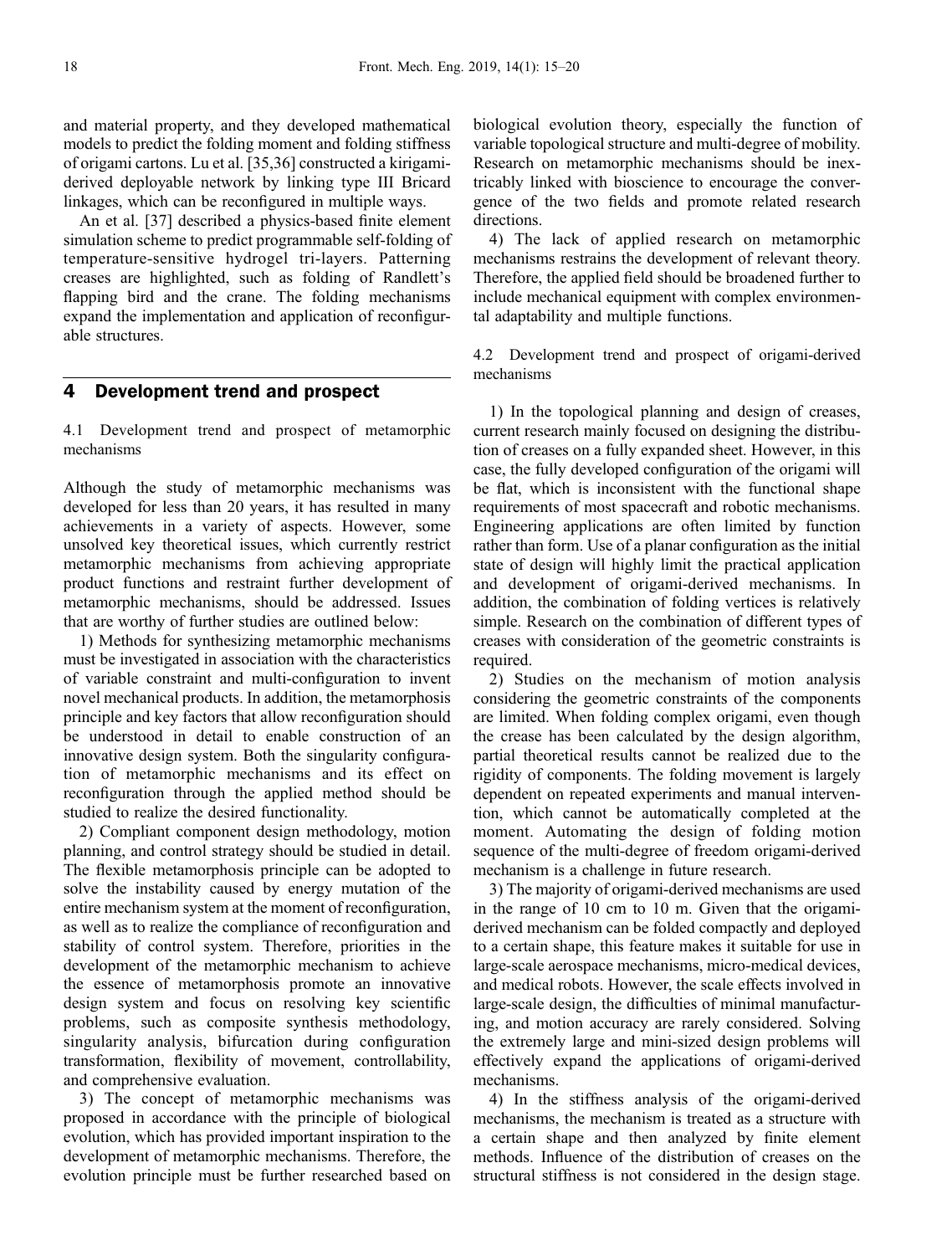<span id="page-4-0"></span>This step will limit the configuration design of the origamiderived mechanism and its application in spacecraft-like structures, which have high stiffness requirements.

5) As a typical multi-loop closed-chain mechanism, the driving efficiency of the origami-derived mechanism, which should be considered, is almost ignored in the current study. Selection of the most suitable joint for driving and designing the driving mode, which is appropriate for the origami-derived mechanism, is important in the design process.

Acknowledgements The authors gratefully acknowledge the support of the National Natural Science Foundation of China (Grant Nos. 51635002, 51575018, and 51605011) and the National Key Research and Development Program of China (Grant No. 2016YFE0105000).

Open Access This article is distributed under the terms of the Creative Commons Attribution 4.0 International License (http://creativecommons.org/ licenses/by/4.0/), which permits unrestricted use, distribution, and reproduction in any medium, provided the appropriate credit is given to the original author(s) and the source, and a link is provided to the Creative Commons license, indicating if changes were made.

#### References

- 1. Dai J S, Jones J R. Mobility in metamorphic mechanisms of foldable/erectable kind. Journal of Mechanical Design, 1998, 121 (3): 375–382
- 2. Zhang L P, Dai J S. An overview of the development on reconfiguration of metamorphic mechanisms. In: Proceedings of the ASME/IFToMM International Conference on Reconfigurable Mechanisms and Robots. London: IEEE, 2009
- 3. Dai J S, Wang D, Cui L. Orientation and workspace analysis of the multifingered metamorphic hand-metahand. IEEE Transactions on Robotics, 2009, 25(4): 942–947
- 4. Cui L, Dai J S. Posture, workspace, and manipulability of the metamorphic multifingered hand with an articulated palm. Journal of Mechanisms and Robotics, 2011, 3(2): 021001
- 5. Zhang W X, Ding X L, Dai J S. Design and stability of operating mechanism for a spacecraft hatch. Chinese Journal of Aeronautics, 2009, 22(4): 453–458
- 6. Zhang K, Dai J S, Fang Y. A new metamorphic mechanism with ability for platform orientation switch and mobility change. In: Proceedings of ASME/IFToMM International Conference on Reconfigurable Mechanisms and Robots. London: IEEE, 2009
- 7. Li S J, Wang H G, Dai J S. The equivalent resistance gradient model of metamorphic mechanisms and the design method. Chinese Journal of Mechanical Engineering, 2014, 50(1): 18–23
- 8. Randall C L, Gultepe E, Gracias D H. Self-folding devices and materials for biomedical applications. Trends in Biotechnology, 2012, 30(3): 138–146
- 9. Ma K Y, Felton S M, Wood R J. Design, fabrication, and modeling of the split actuator microrobotic bee. In: Proceedings of IEEE/RSJ International Conference on Intelligent Robots and Systems (IROS). Vilamoura: IEEE, 2012, 1133–1140
- 10. Greenberg H C, Gong M L, Magleby S P, et al. Identifying links between origami and compliant mechanisms. Mechanical Sciences, 2011, 2(2): 217–225
- 11. Martinez R V, Fish C R, Chen X, et al. Elastomeric origami: Programmable paper-elastomer composites as pneumatic actuators. Advanced Functional Materials, 2012, 22(7): 1376–1384
- 12. Lang R J. Origami Design Secrets. 2nd ed. Boca Raton: CRC Press, 2011
- 13. Barbarino S, Bilgen O, Ajaj R M, et al. A review of morphing aircraft. Journal of Intelligent Material Systems and Structures, 2011, 22(9): 823–877
- 14. Liu N D. Configuration synthesis of mechanisms with variable chains. Dissertation for the Doctoral Degree. Tainan: National Cheng Kung University, 2000
- 15. Yan H S, Kang C H. Configuration synthesis of mechanisms with variable topologies. Mechanism and Machine Theory, 2009, 44(5): 896–911
- 16. Zhang W X, Ding X L. A method for designing metamorphic mechanisms and its application. In: Proceedings of ASME/IFToMM International Conference on Reconfigurable Mechanisms and Robots. London: IEEE, 2009
- 17. Zhang K T, Dai J S, Fang Y F. A new metamorphic mechanism with ability for platform orientation switch and mobility change. In: Proceedings of ASME/IFToMM International Conference on Reconfigurable Mechanisms and Robots. London: IEEE, 2009
- 18. Zhang L, Wang D, Dai J S. Biological modeling and evolution based synthesis of metamorphic mechanisms. Journal of Mechanical Design, 2008, 130(7): 072303
- 19. Zhang L, Wang D, Dai J S. Fundamentals of metamorphic—Mechanism biological modeling and analysis of configuration evolution. Chinese Journal of Mechanical Engineering, 2008, 44(12): 49–56
- 20. Wang D, Dai J S. Theoretical foundation of metamorphic mechanism and its synthesis. Chinese Journal of Mechanical Engineering, 2007, 43(8): 32–42
- 21. Zhang W X, Ding X L, Dai J S. Morphological synthesis of metamorphic mechanisms based on Constraint Variation. Proceedings of the Institution of Mechanical Engineers, Part C: Journal of Mechanical Engineering Science, 2011, 225(12): 2997–3010
- 22. Li S J, Dai J S. Structure of metamorphic mechanisms based on augmented Assur groups. Chinese Journal of Mechanical Engineering, 2010, 46(13): 22–30, 41
- 23. Wei G W, Dai J S, Wang S X, et al. Kinematic analysis and prototype of a metamorphic anthropomorphic hand with a reconfigurable palm. International Journal of Humanoid Robotics, 2011, 8(3): 459–479
- 24. Yao W, Dai J S. Dexterous manipulation of origami cartons with robotic fingers based on the interactive configuration space. Journal of Mechanical Design, 2008, 130(2): 022303
- 25. Ding X L, Xu K. Design and analysis of a novel metamorphic wheel-legged rover mechanism. Journal of Central South University (Science and Technology), 2009, 40: 91–101 (in Chinese)
- 26. Dai Z D, Sun J R. A biomimetic study of discontinuous-constraint metamorphic mechanism for gecko-like robot. Journal of Bionics Engineering, 2007, 4(2): 91–95
- 27. Chen Y, Peng R, You Z. Origami of thick panels. Science, 2015, 349